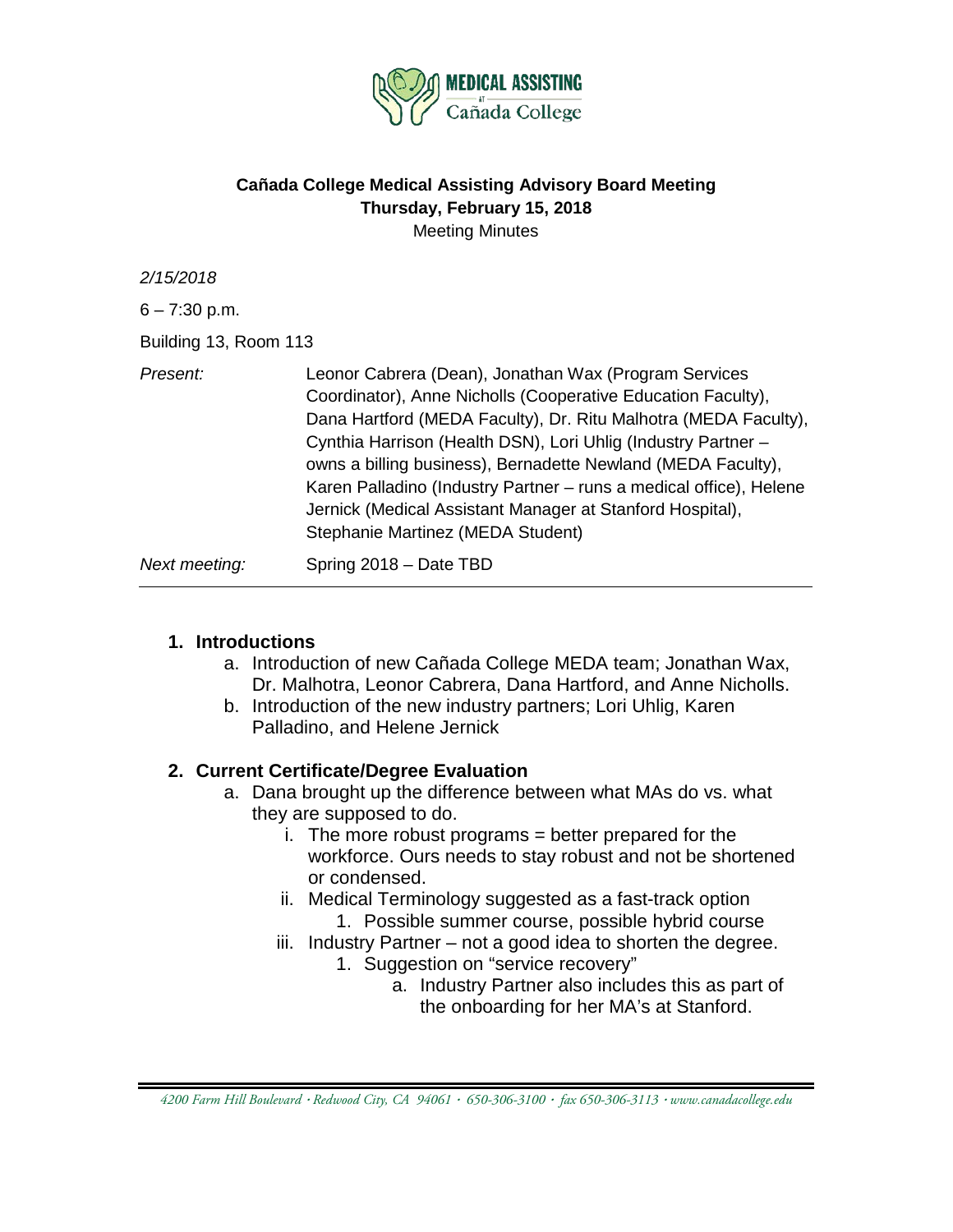- iv. Dana suggests, "pre-classes"; Menlo Park was explored in the past, but this never took off. May compete with their program.
- v. Communication Course would be helpful for current MA's. Not sure if this would be a barrier to completion.
- b. Industry Partner question re: giving certification to previously trained RN's and MA's.
- c. Leonor inquired about Menlo Park nighttime courses, accelerated program
- d. Dr. M explored a variation on a cohort, just for a certification, but are already working in the field
- e. Leonor asked the industry partners if they had students in their companies that would need an accelerated accredited program.
	- i. They don't have that specifically in their current roosters, but they see the need for it in the future.
	- ii. Lori suggested a night program; she sees a demand for it. Faculty mentioned student demand for this.
- f. Elder Care Navigation- future thing to explore, possible certificate with this focus.
- g. Industry Partner advocates for online classes, especially for working professionals, maybe hybrid course would work.
- h. Refresher Courses: Pharmacology, Human Biology, Terminology, Coding course for professionals, possibly a weekend course
	- i. Doesn't need to be a semester-length course
	- ii. Billing and Coding JAM
	- iii. Night Courses are in demand, specifically a night clinical course.
	- iv. Terminology is intense, but good idea for online, Terminology first and then A/P.
- i. DSN squashed the idea of entrance exams; we cannot do that.
	- i. SWP Cohort model for funding in billing
	- ii. Certification course is an option through the BACCC.
	- iii. Evening program again promoted, not offered anywhere else.
	- iv. High School Pre-credit program is going
	- v. Explore non-credit; EKG etc, (only need 10 to sit for the exam)
	- vi. Community Building Idea; done in SoCal MEDA Programs

# **3. Problems Facing the Medical Community**

- a. Lots of current issues with billing/coders
- b. Handouts from Dana

# **4. Discussion on Fast-Track Certificate/Degree**

a. Went over document from Janet Stringer and BACC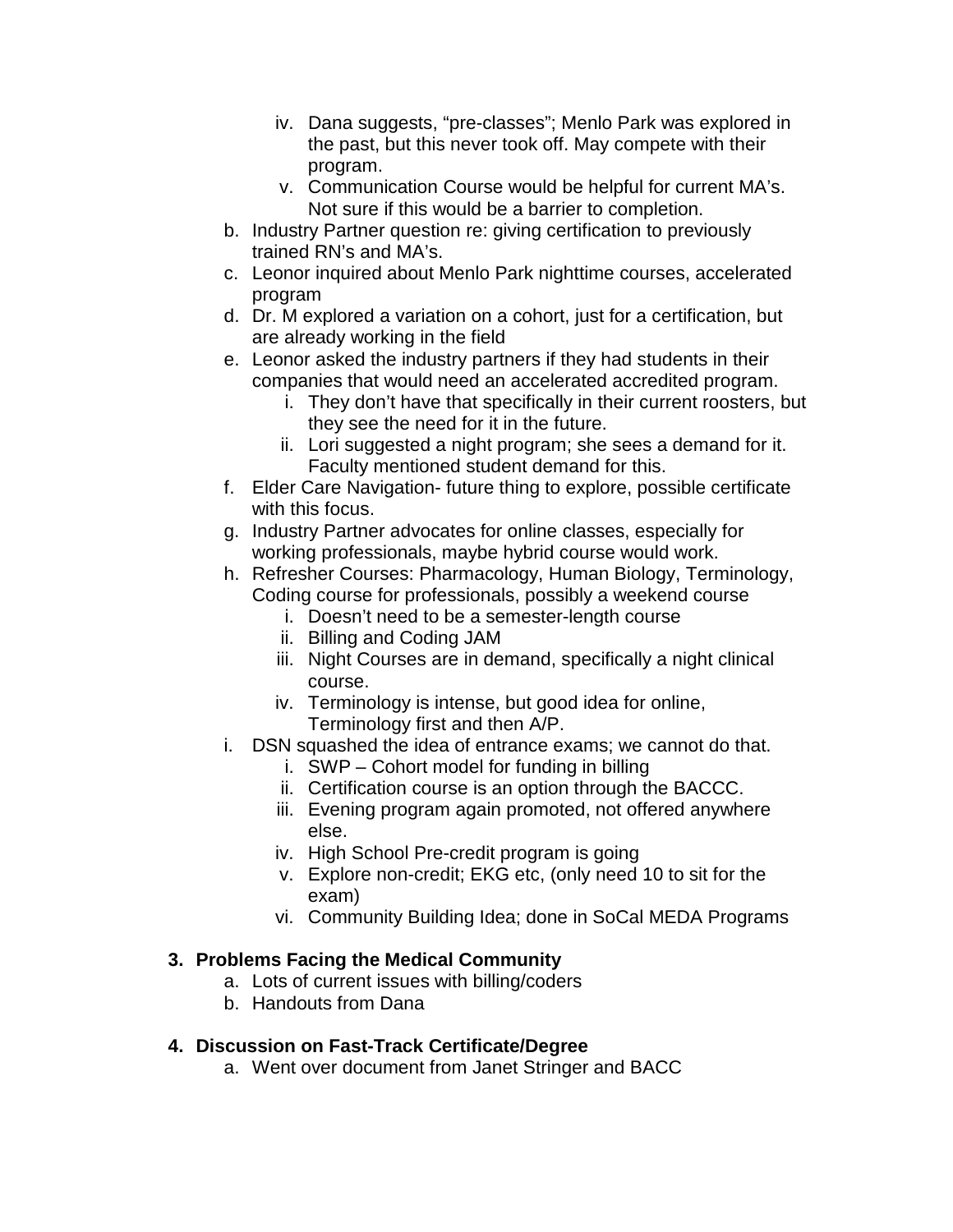- i. Dana Our classes are just a different overlay, but professional communication would work for the pitched evening program
	- 1. The advisory board agrees with this; learning how to talk with patients is critical. Patient-centric focus would be great.
- b. Dana suggested Business Communications
	- i. Suggested a department enforcement of only using professional emails
	- ii. Maybe make Business Communications (BUS 401) a selective course in the future
- c. DSN re: BACCC document, this is a very specific model, tied in the apprenticeship, not a finalized.
	- i. Again brought up non-credit, how it can better serve our community and industry partners.
		- 1. Lori also thinks this would a wise idea to explore, would help people get their feet wet.
- d. EKG Course / Vitals Courses Possibly a new course? Non-Credit?
- e. Venipuncture and Draw- $\rightarrow$  development of new course?
- 5. Skills Needed:
	- a. Phlebotomy: CP Certified
	- b. EKG
	- c. Point of Care Testing
		- i. Glucose, strep, hearing, vision, suture removal, breathing treatments, injections
			- **1. OPEN SKILLS LAB Simulation Manikins**
			- 2. Simulation Labs  $\rightarrow$  necessary for industry **partners**
	- d. Communication
	- e. Professional Development of Soft Skills
	- f. Personal Branding
	- g. Injections
	- h. Vitals in 4 min

# **6. Open Discussion**

- a. Current student spoke; Current student in hybrid pharmacology
	- i. The online math component is difficult, would be nice to have more emphasis on math
	- ii. Step-by-step background on dosage math and conversions
	- iii. Practice quizzes would be helpful; more reinforcement of the materials covered
- b. Strategic Scheduling  $\rightarrow$  Necessary for the future.
- c. Exit Interview part of cap stone
- d. Follow-through on soft skill development with externships Annie
- e. Soft Skills Podcast from DSN in handout